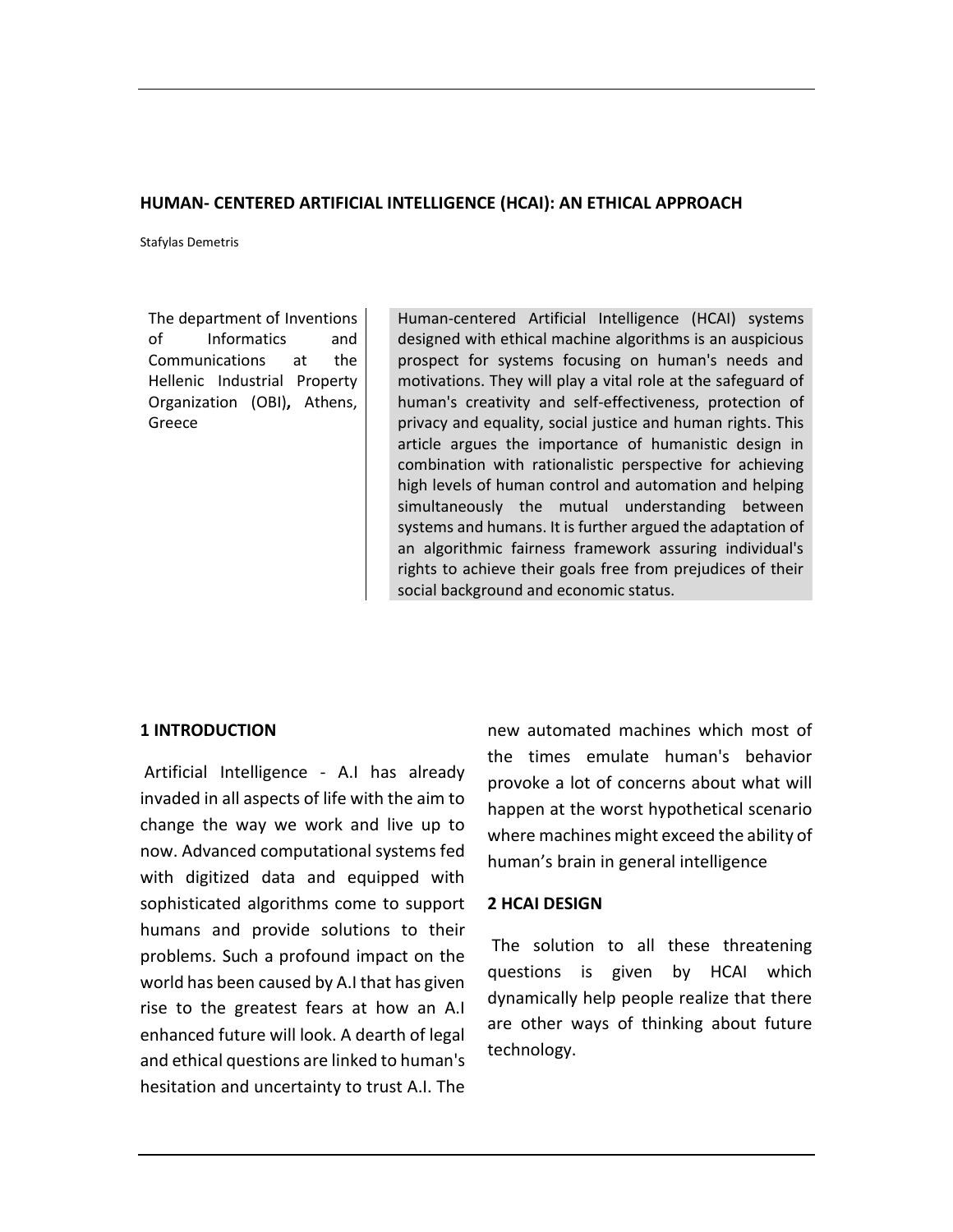A different approach including fresh ideas that enable researchers to create new possibilities for future products and services has been inserted by Shneiderman, (2020). The main concept is revolved around the notion of changing HCAI's design thinking approach and putting the human users at the center focusing on user needs. It is claimed that only by breaking the shackles of old beliefs is it possible to have a two- dimensional HCAI framework where high levels of

human control can be performed in combination with high level automation.

What is more, it

is necessary to stop making sophisticated machines emulating people but to empower people to take the control of said machines. Users who associate with autonomous, intelligent computers want to be in control of these technologies with the aim to improve their self-efficacy and their creativity.

A step in the right direction for implementing the above-mentioned ideas is to adopt a more humanistic design perspective. As is well presented by Auernhammer,(2020), Human-Centered Design puts at the center of design-thinking humans and their needs, motivations, behaviors and mainly their well-being. Some interesting design practices with a view to taking into consideration all the

crucial factors for designing ethical HCAI systems are proposed as follows:

• Human-centered systems and social design. Human-centered systems examine the changes on the social systems such as organizations resulting from the A.I implementation and use. The critical aspects of the designer's ideologies as well as the cultural context in the design of the work

> system are covered by social design. In this approach, the designer is interpreted as the translator of

the societal needs into A.I design system. Any design preference or choice made that impact society is included into the designer's responsibility.

• In addition to this, Participatory design and inclusive design point out the importance of the democratic procedures at the design and development of A.I systems. The participation of users from all walks of life and excluded communities can contribute to preventing machine biases in the design of the A.I systems. Developing diverse design teams, a meaningful relationship of trust can be created between people and A.I systems irrespective of

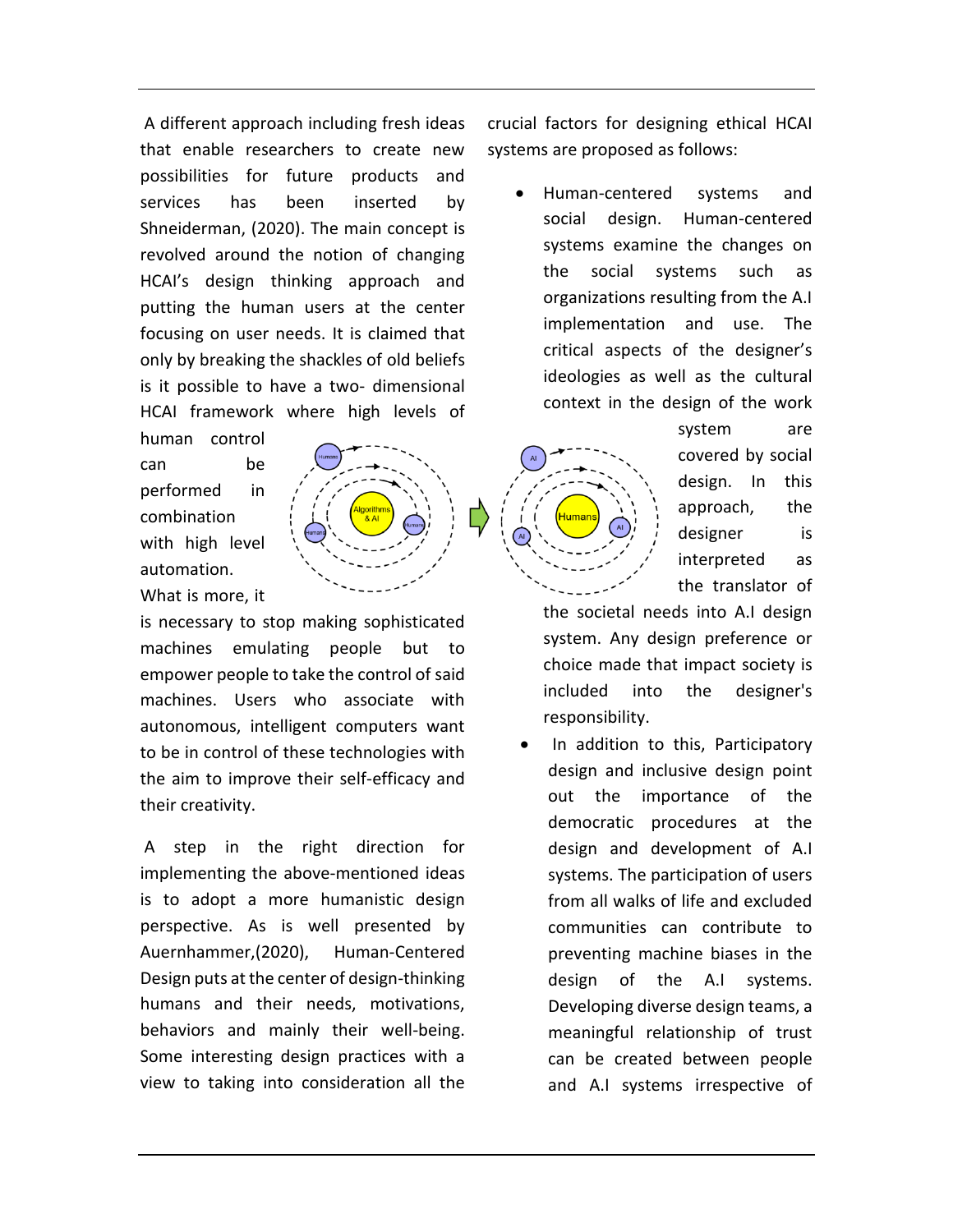their gender, race and socieconomic status.

- Furthermore, Interaction design, Persuasive technologies and Human-centered computing enable the examination of the interaction and behavior of people with A.I. More specifically, interaction design approach examines the behavior of people and potentially harmful experience in the interaction with A.I system. It is identified the usefulness of the A.I system and how easily accessible is by recording people's meaningful interaction and attitude towards them. Persuasive technologies explain how human's attitude towards A.I systems can be altered by interacting with the advanced technology. Moreover, being examined the motivational strategies that are incorporated in A.I technology with the aim to persuade users to an intended behavior. Human-centered computing approach integrates people's lifestyles and the system design by viewing intelligence as an attribute of the composition of human's everyday life around A.I systems. The goal of this philosophy is the enhancement and support of human capabilities through computer systems.
- Finally, the Need-design response approach identifying human needs in the early phases of the design

project through practices such as need-finding.

# **3 ETHICAL MACHINE LEARNING**

Apart from the humanistic approach, Human-centered A.I needs also to focus on the rationalistic perspective. Discussing for HCAI it must be clear that the used machine learning algorithms consist a part of a longer human-centered system. Simply explaining, machine learning is a process based on collected sample data set with a view to training said data, in order to create that accurate model which allows computers, having acquired their own knowledge, to make decisions. As analyzed by Ried, (2020) is essential the decisionmaking algorithms to be able to understand the sociocultural norms of human behavior and simultaneously to help humans understand these algorithms. A conflicting point of view highlights the hazard of algorithmic decision-making by criticizing its potential to lead to privacy violation, information asymmetry and lack of transparency and discrimination.

In the publication by Lepri, Oliver, Pentland, (2021) is stressed that there is a dire need to build HCAI by ensuring privacy and data proprietorship, lucidity, and responsibility as well as fairness in A.Idriven decision-making processes. Only by reversing the risks of A.I when used for decision-making could societies exploit machine-learning decision-making procedures to generate a HCAI. A new user-centric model called data cooperative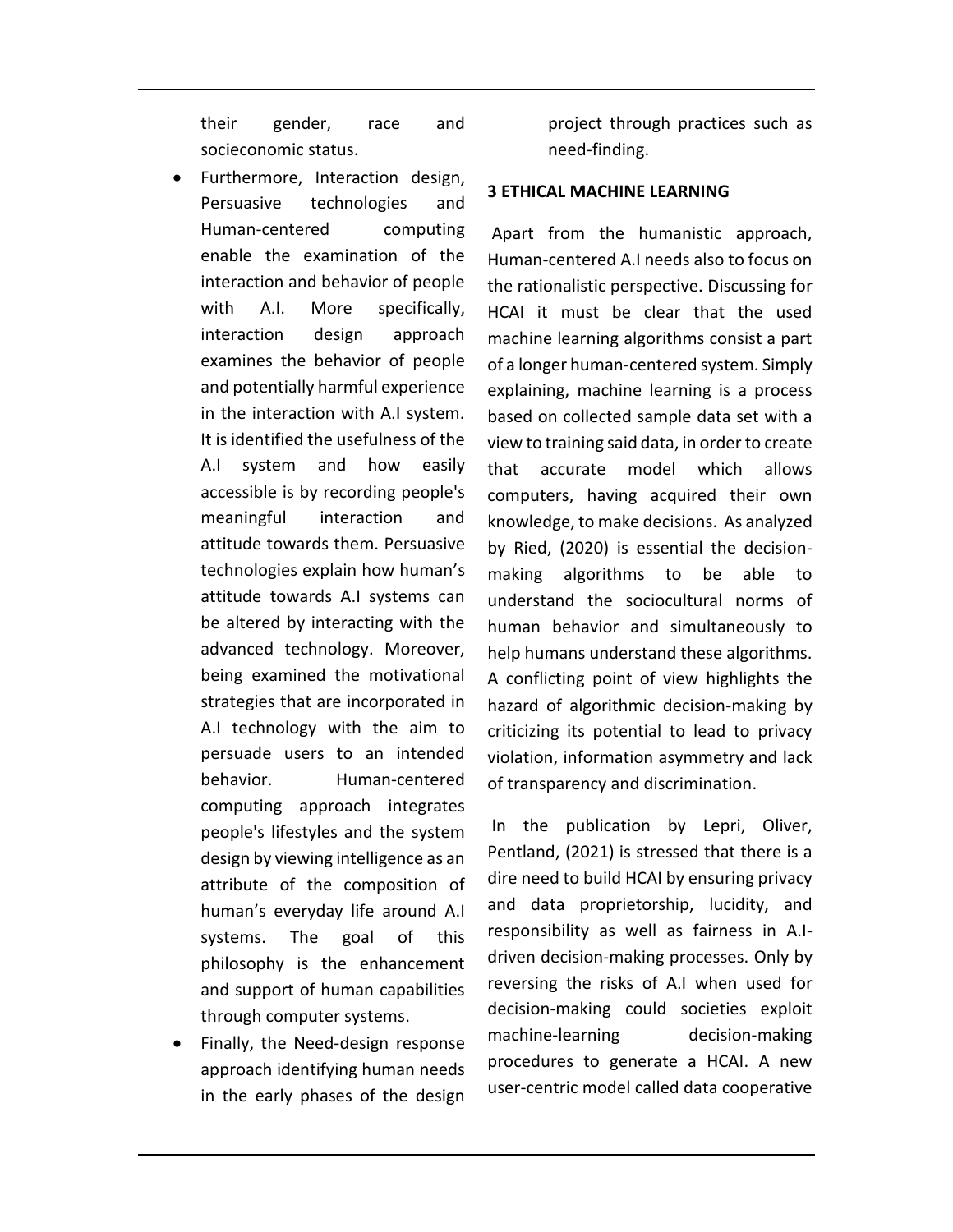has been introduced to preserve the fundamental right to privacy. Individuals take the absolute control of their personal data by handling their own data's life cycle and controlling the data collection to their data repository. On top of everything they have the right to inhibit access to the data repository. Transparent and accountable algorithms should be deployed by placing humans at the center of interest of the decision made via algorithmic means. The introduction of explanations could be a possible solution for overcoming the previous-mentioned drawbacks. Explanations either visual or through natural language processing should be used for providing enough information to users in order to understand the decisionmaking algorithms and indicating them to take a course of actions so as to remedy possible faulty situations. Noteworthy explanations regarding the behavior of a machine-learning model are the determination of the internal component's role of the model or the estimation of a complex model by means of a simpler one.

A safe way to maximize algorithmic fairness is to apply the individual fairness framework based on resemblance metric between persons. People who bear similarities should be ranked in the same way regardless of their social background and economic status. All people entitle to achieve their desired results through their selections, actions, and efforts.

Looking trends in A.I techniques, machine learning predominates according to the available patent data. Our society is witnessing an unprecedented momentous occasion where complex problems can be tackled through the use of algorithmic decision-making process. Due to the combination of machine learning algorithms and the availability of infinite quantities of human behavioral data, advanced A.I enables people to analyze and solve complicated issues.



*Figure Machine learning as a dominant A.I technique representing 89 percent of patent families*